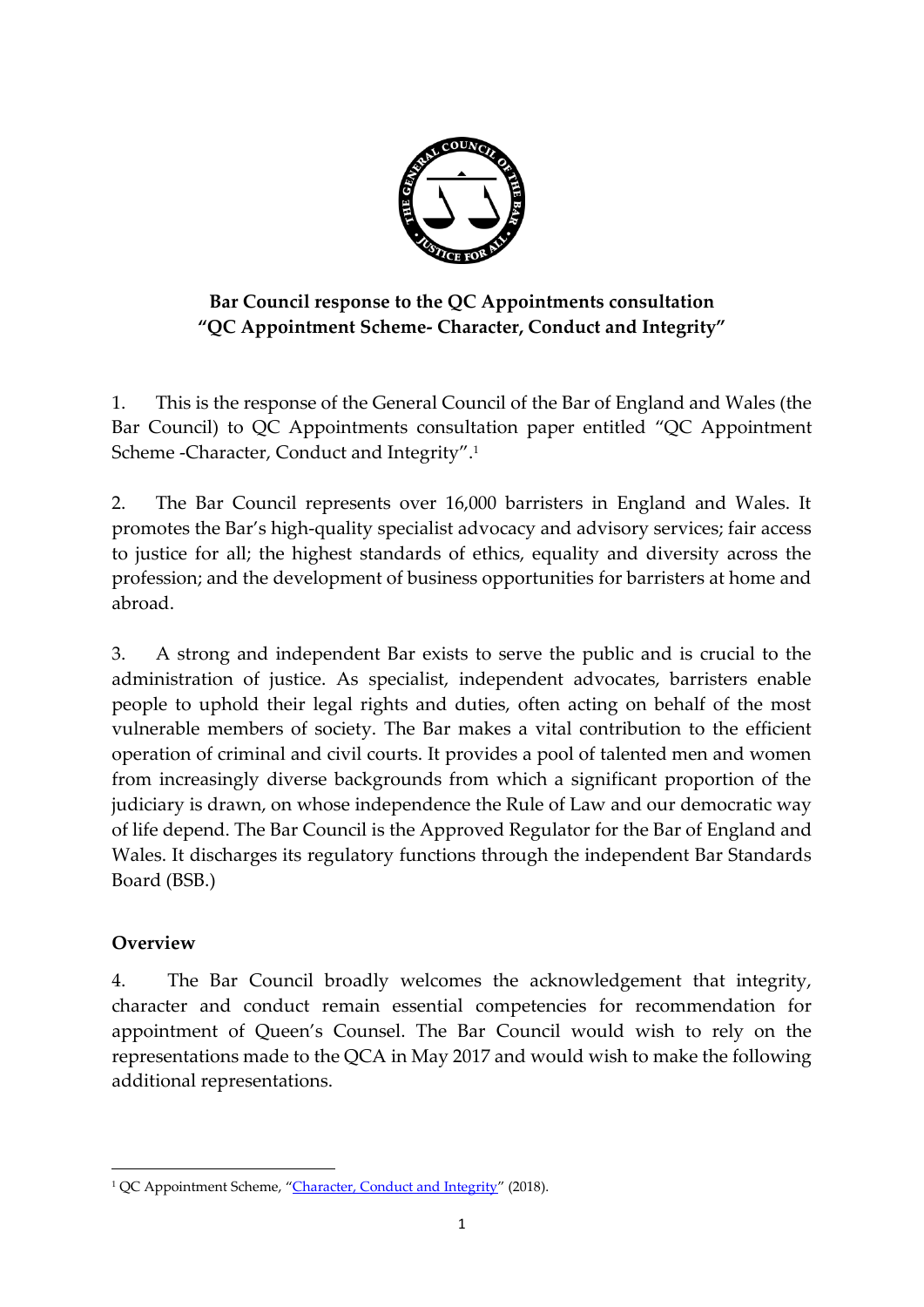5. The Bar Council would not resist amendment to the definition of the "working with others" competency to cover a wider range of behaviours which are expected of QCs. We do however, question whether it is appropriate for the "working with others" competency to be widened to cover all the behaviours which are expected of QCs. As paragraph 25 of the consultation observes, certain behaviour might better fall under other competencies such as "diversity" or arguably "advocacy". If various behaviours were recast to fall within other more appropriate competencies, one result could be that assessors better analyse the behaviour they are reporting and better understand the individual but interlocking nature of each of the competencies.

6. However, we are concerned that a) if alleged misconduct is included within other competencies, matters which might previously operationally have been considered separately and removed following investigation will no longer be removed and may find their way to the Selection Panel unfiltered and unchallenged. And b) that by recasting behaviours within other competencies, applicants may lose the right to respond or explain matters which previously would have been put to them and there will be a commensurate reduction in fairness to the applicant and in transparency in the process of application.

7. In paragraph 18, the consultation paper refers to 'the ordinary definition of integrity' and to 'matters of true integrity'. On the issue of the definition of integrity, since the consultation last year the Court of Appeal has considered its meaning in an appeal from the Solicitors Disciplinary Tribunal. The Bar Council is of the view that this is an appropriate definition for the purposes of the QCA. In SRA v Wingate Evans and Malins [2018] EWCA Civ 366. (7<sup>th</sup> March 2018) the Court held:

- a) Integrity is a broader concept than honesty. In professional codes of conduct, the term integrity is a useful shorthand to express the higher standards which society expects from professional persons and which the professions expect from their own members. The underlying rationale is that the professions have a privileged and trusted role in society. In return, they are required to live up to their own professional standards.
- b) It is not possible to formulate an all-purpose, comprehensive definition of integrity. However, it is possible to set out the broad contours. Integrity connotes adherence to the ethical standards of one's own profession. That involves more than mere honesty. The duty to act with integrity applies not only to what a professional person says, but also what they do.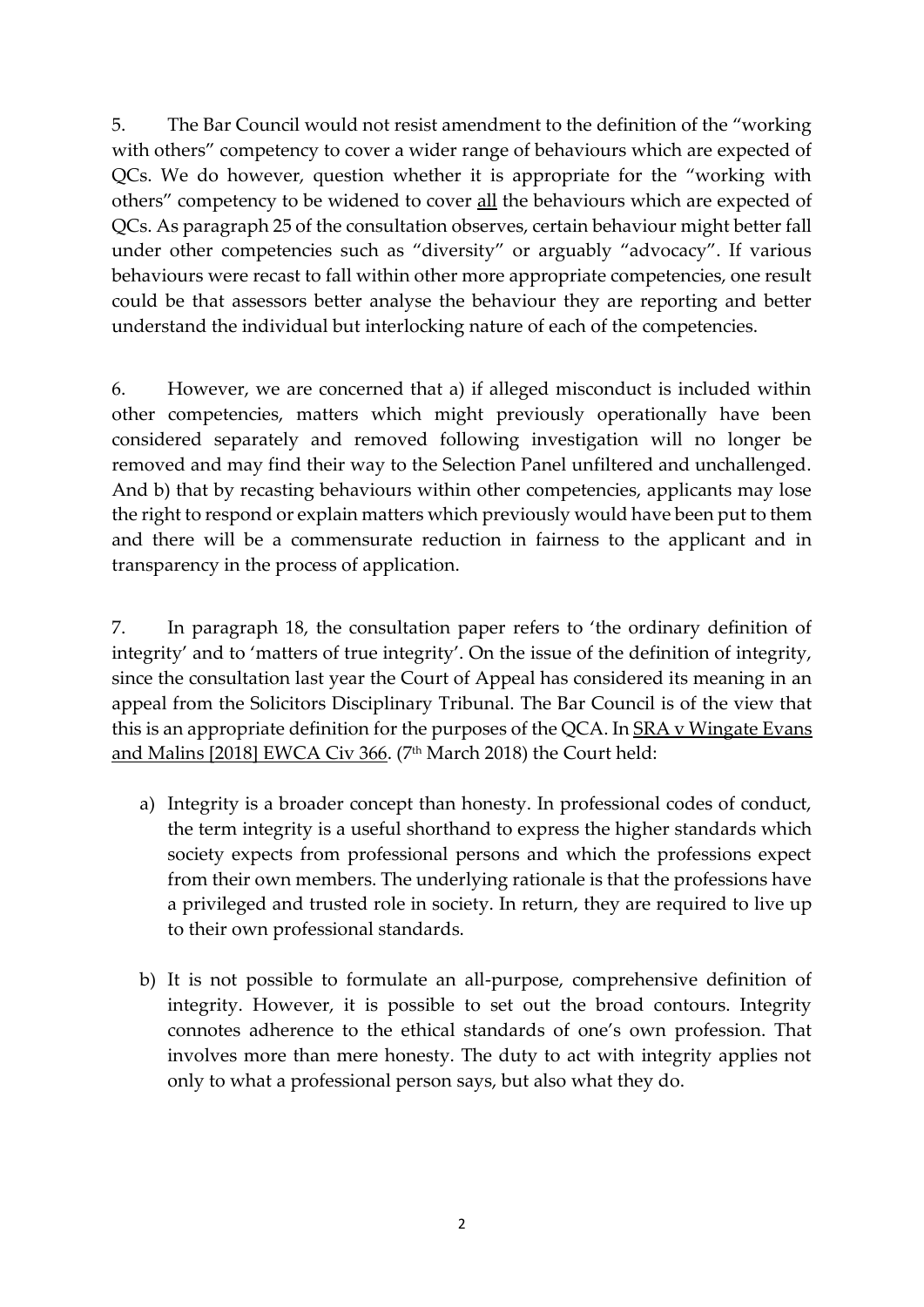## **In answer to the specific questions posed in paragraph 21:**

- a) For the reasons identified in our response to your consultation of May 2017 we believe it is appropriate for the QC scheme to require applicants to demonstrate all the behaviours expected of QCs to a standard of excellence. We do not regard the absence of regulatory sanction as determinative. On the other hand, we do not invite the QCA to revert to requiring applicants to provide positive evidence of their integrity: the prima facie assumption of compliance is reasonable.
- b) We do not regard the recasting of conduct under other competencies such as "working with others", "advocacy" or "diversity" as objectionable; indeed, there is force in the reclassification. We are concerned, however, that an applicant should be given an opportunity to respond and/or explain in appropriate cases, and that any reclassification of conduct into the competencies that are ordinarily treated as confidential does not result in unfairness to the applicant or reduced transparency in the process.
- c) We believe that it remains appropriate to seek information in relation to the integrity competency from the four sources identified in paragraph 12 of the consultation paper and note with approval the absence of 'leaders of the profession' as a possible source of information on the issue of integrity.

### **In answer to the questions posed in paragraph 31:**

8. The Bar Council does not think it is possible definitively to resolve how far behaviour outside the area of advocacy should be taken into consideration. We remain of the view that the guidance already provided to every applicant by the QCA is a helpful point of reference.

9. We believe that provided full disclosure is made by the applicant of all specified and defined behaviours, thereafter matters of relevance and weight are for the selection panel. We are of the view that the QCA has specialist knowledge of the profession and of the ethical standards of the profession, and accordingly is well placed to identify and assess matters of integrity, conduct and character.

10. In relation to the existing question *"Is there anything else in your personal or professional background which could affect your suitability for appointment or bring the legal profession or Queen's Counsel into disrepute?"* we consider this question could be a suitable vehicle to elicit information in relation to bullying and racist, sexist, or homophobic behaviour, although more detailed guidance would then be needed in order to explain the purpose of the question. Whilst we acknowledge the difficulties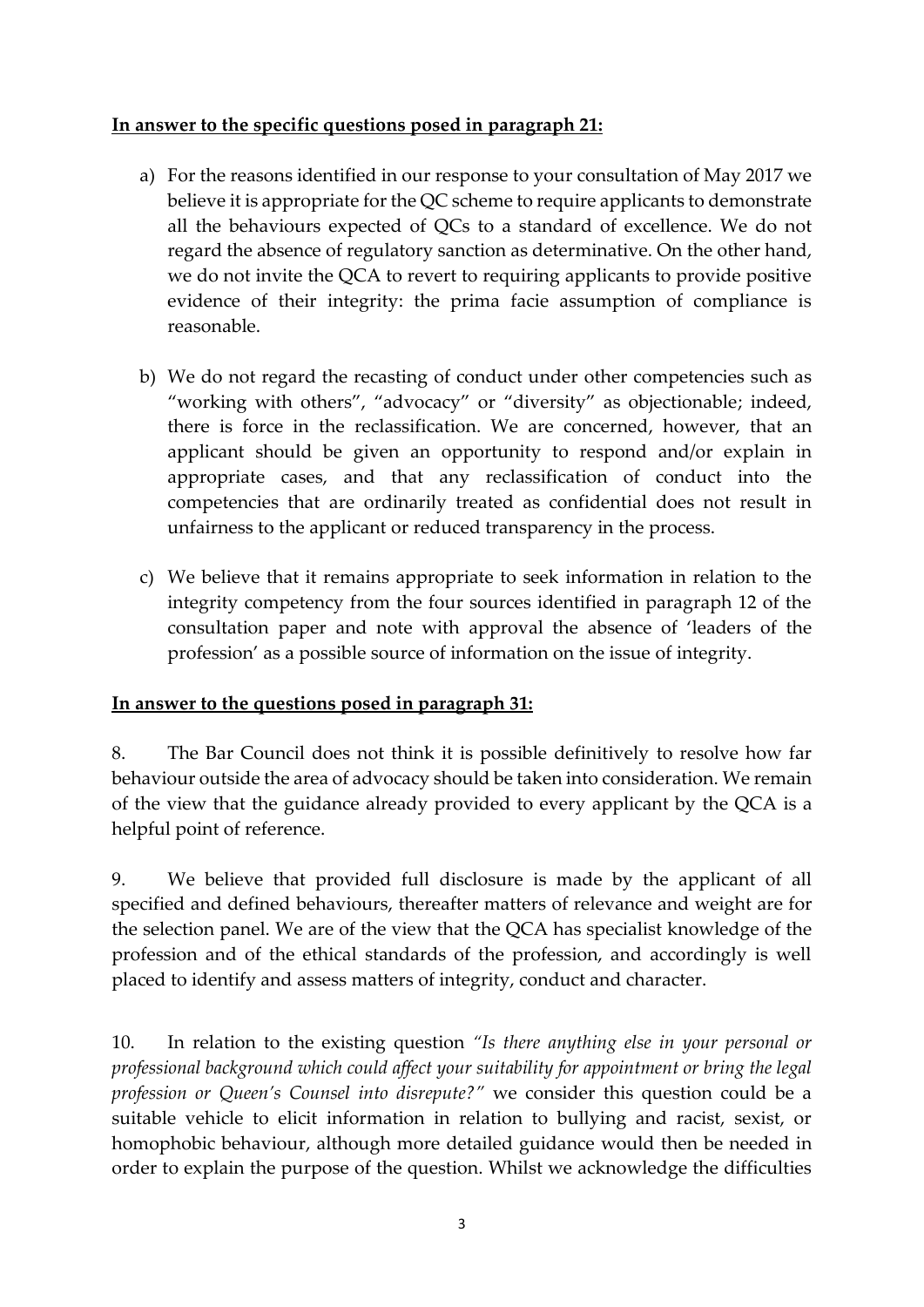with verification of the answers provided by the applicant, such guidance could particularise the level of detail and disclosure expected of all applicants.

11. We agree that a 'trip wire' trawl of social media activity by the Secretariat is not practical in relation to all applicants and represents a disproportionate draw on resources.

12. The Bar Council is aware of a range of views among the profession on whether (or the extent to which) an applicant's Head of Chambers (or other similar senior person) should be part of the selection process. This suggestion is well-intentionedand an applicant's Head of Chambers is indeed more likely to be in a position to assist with issues relevant to 'working with others' and 'diversity' than Heads of Division and other Senior Judges- but the QCA should tread carefully and cautiously, and it should always be the case that any significant or serious matter is put to the applicant for response.

13. A general request for information about "conduct which made [an applicant] unsuitable for appointment" could lead to inconsistency due to differing standards being applied by different Heads of Chambers, and to problems with confidentiality (both client confidentiality and confidentiality within chambers, including a complainant's confidentiality). This might place Heads of Chambers in a difficult position, and could even undermine the Bar's efforts to develop a culture in which practitioners feel able to discuss ethical dilemmas within chambers as freely as client confidentiality allows.

14. Many will take the view that an award of silk is important enough to justify such a request, and that it would be unfortunate if relevant information known to Heads of Chambers (who are more likely than others to know such information) was not drawn to the Selection Panel's attention simply for want of having asked. This might include information that would not otherwise be known to the regulator (particularly if there is no obligation to report it), but which might be such as to give the Selection Panel legitimate pause for thought. It may, thus, lead to the Panel becoming aware of those who have a justified reputation for particular conduct or attitudes that would not meet the appropriate standard of excellence for a silk, but who have not been made the subject of a specific complaint, albeit that the Head of Chambers would need to be able to provide appropriate evidence.

15. Limiting the request to matters determined against an applicant through an internal process, but not seen as serious enough (where the BSB's rules apply) to require reporting to the applicant's regulator, might ameliorate some of the concerns of those opposed to this, and there is a clear argument that a determination should be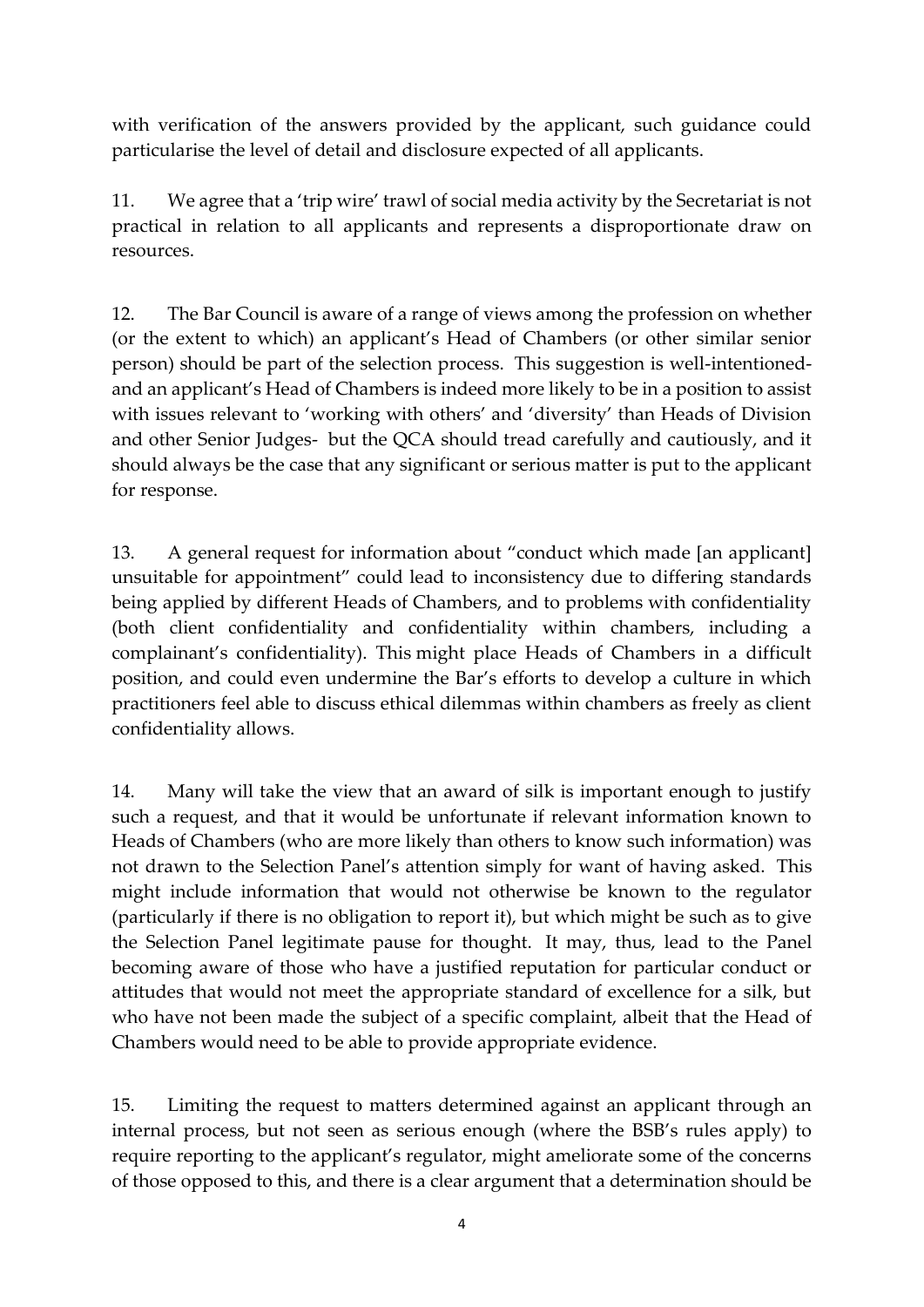sufficient evidence for the Selection Panel, is something that an applicant should expect to be disclosed, and would justify the matter not being put to the applicant (unless the Panel considers that the applicant ought to explain his or her failure to disclose it). This approach would also provide clarity for the Head of Chambers, limit the scope for inconsistency, and at least ensure that complaints upheld against applicants through internal processes are brought to the Panel's attention.

16. However, a judgement would still need to be made as to whether the matters concerned should be reported to the Selection Panel, which may still lead to inconsistency. It would necessarily apply only to matters not thought serious enough to be reported to the BSB (otherwise they would have been reported, and thus come to the attention of the Panel through inquiries of the BSB), which may be of doubtful benefit, and not sufficient benefit to outweigh the difficulties and disadvantages. It would also exclude matters that might properly be brought to the attention of the Selection Panel but which were resolved informally and without any determination or formal process, or which just happened to be known to or believed by the Head of Chambers without a complaints process having formally been triggered. The result could thus still be inconsistency and/or Heads of Chambers being put in a difficult position. It could also lead to candidates being treated differently simply through the happenstance of whether an incident leads to a formal complaint and formal resolution, which may depend on no more than the attitudes of different complainants.

### **Unsatisfactory behaviour by existing Queen's Counsel**

17. For the reasons given in our previous response to the Consultation of May 2017 (set out below for convenience) we would argue that the QC designation should not be removed unless the advocate's professional regulator has excluded the advocate concerned from the profession:

*"The removal of the QC designation is a serious and drastic step and ought not to be undertaken lightly. Nonetheless, the Bar Council agrees that there ought to be a mechanism by which the QC designation can be removed where a serving QC has been subject to regulatory action resulting in disbarment. We do not believe it ought to be automatic, but we consider that there will seldom be cases in which the grounds for disbarment are such that removal of the designation is inappropriate.* 

*"We do not consider that the QC designation should be removed as a result of regulatory action falling short of disbarment, although we consider that, in appropriate cases (and here the circumstances should not be prescribed, in order to retain a degree of flexibility), removal should be available. We do not, however, consider that the test for removal should be whether the misconduct would have led to a decision not to recommend appointment. Nor are we persuaded of the desirability of introducing a*